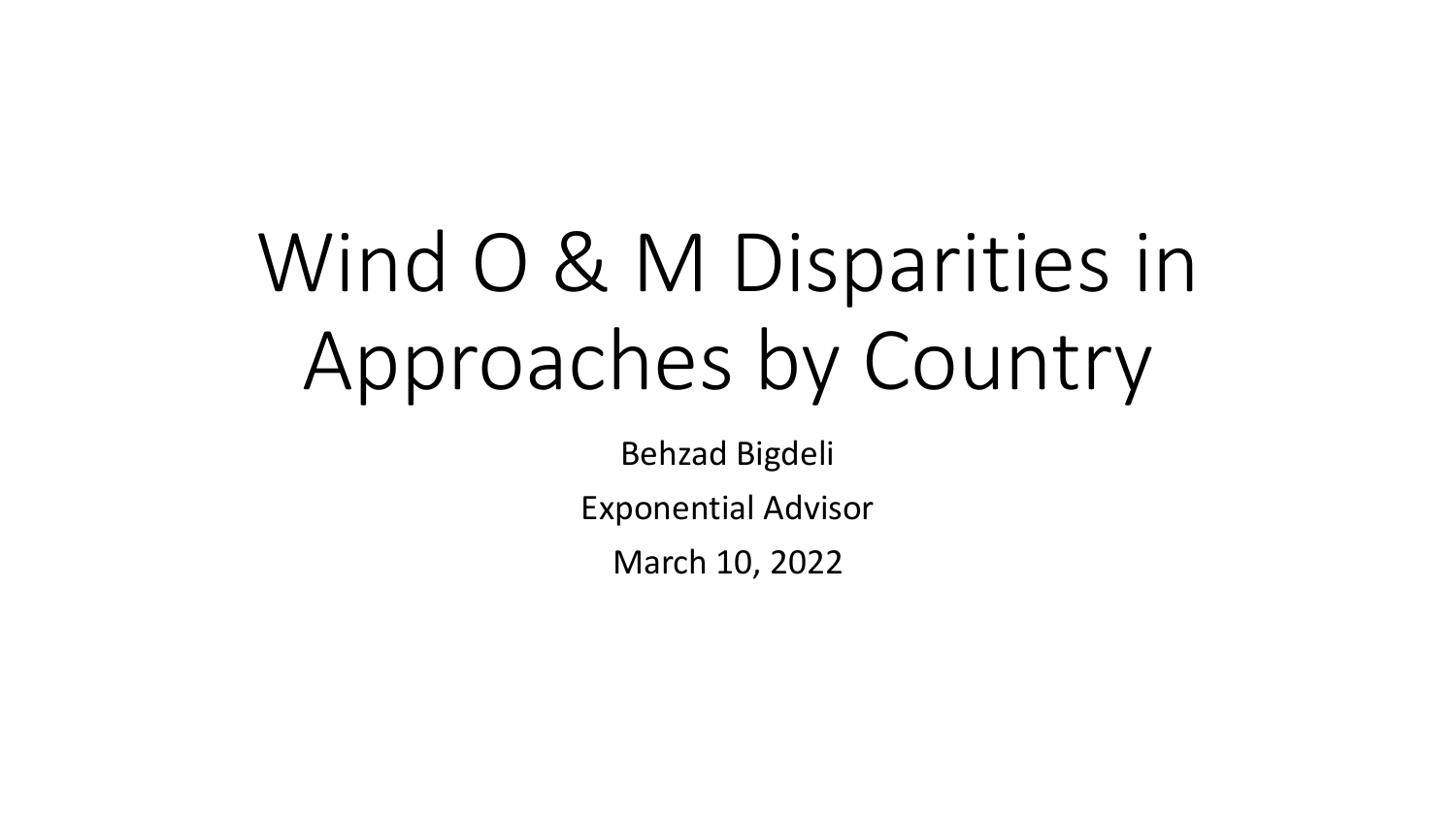#### Introduction

- Poland & Me
	- Whirlpool Corporation
	- Vestas
	- Consulting
		- Investor Groups
		- CEE Fund, Bioseco,…..
- My Experiences
	- Varied (Aerospace, Wind,….)
	- Not an O & M Expert
	- Broad Exposure to O & M

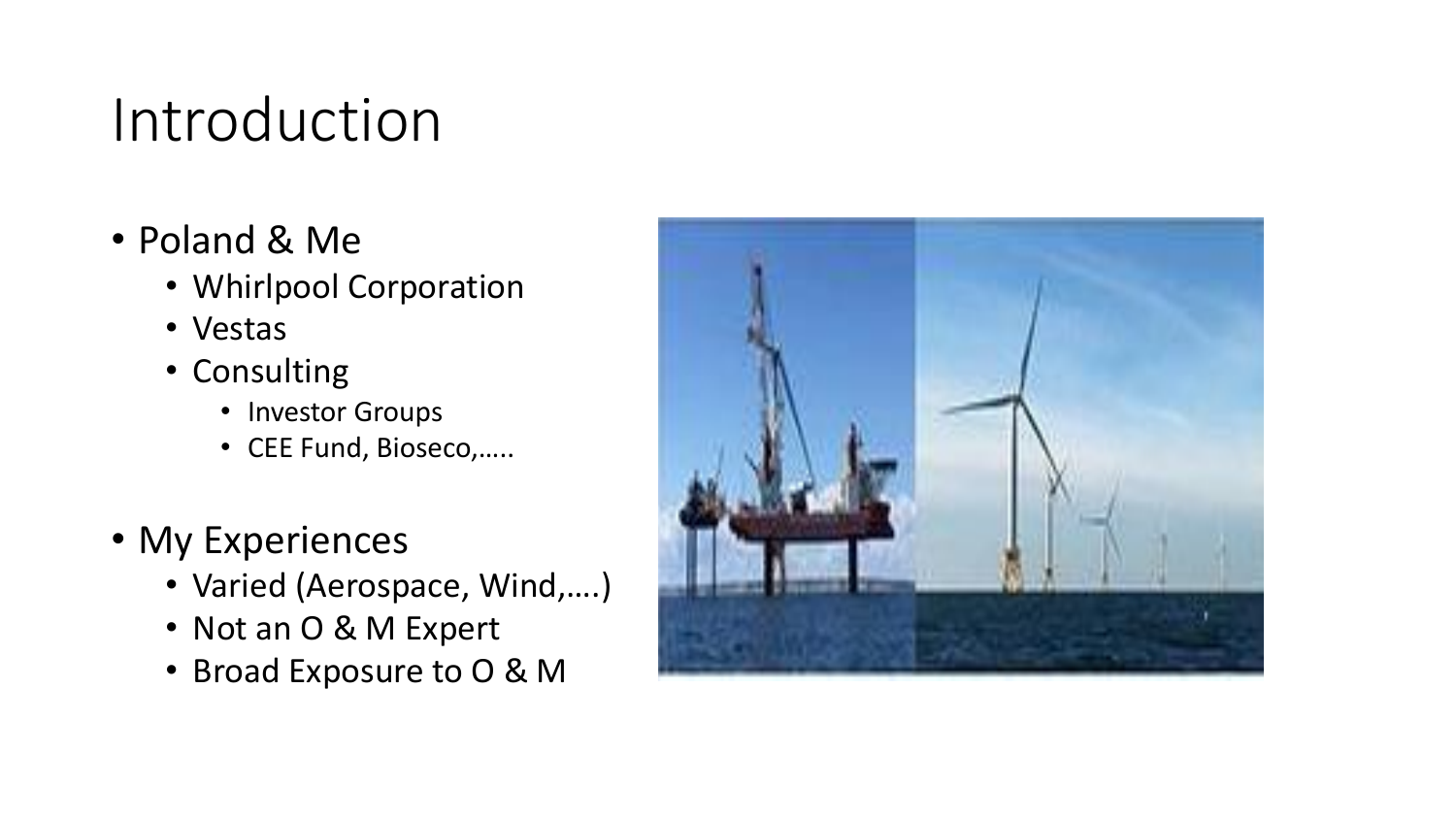#### Motivation & Approach

- Extensive Field Observations
- Wind Farms in Global Locations
- Varied Projects including Personal Injuries, Fire, Performance,..
- Diverse Clients from Investors to EPC and O & M Companies
- Initial Idea of Country by Country Approach
- Eventual Decision to Speak Without National Discrimination
- Keener Focus on Similarities and Differences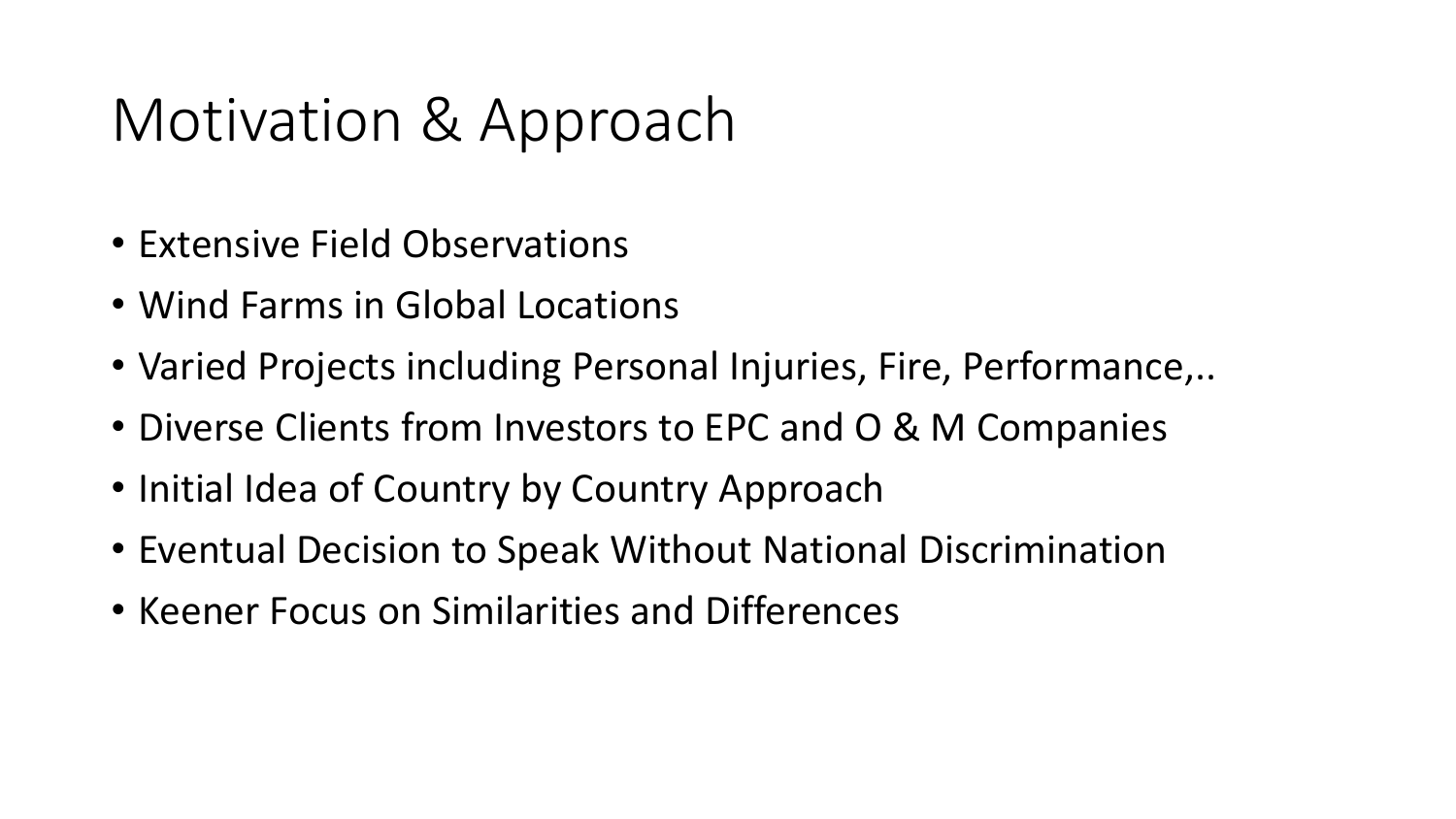# Wind Farm Places & Experiences

- Denmark & EU
	- Vestas Tenure
- Germany
	- Multibrid GmbH (AREVA Renewables/Adwen GmbH)
	- Nordex, Enercon, Siemens
- China
	- SANY Group
	- Goldwind
	- NGC Transmission
- India
	- Suzlon & Godrej Industries
- U.S.A.
	- Various Projects (TX, OK, CA, CO, IA, AZ,….)

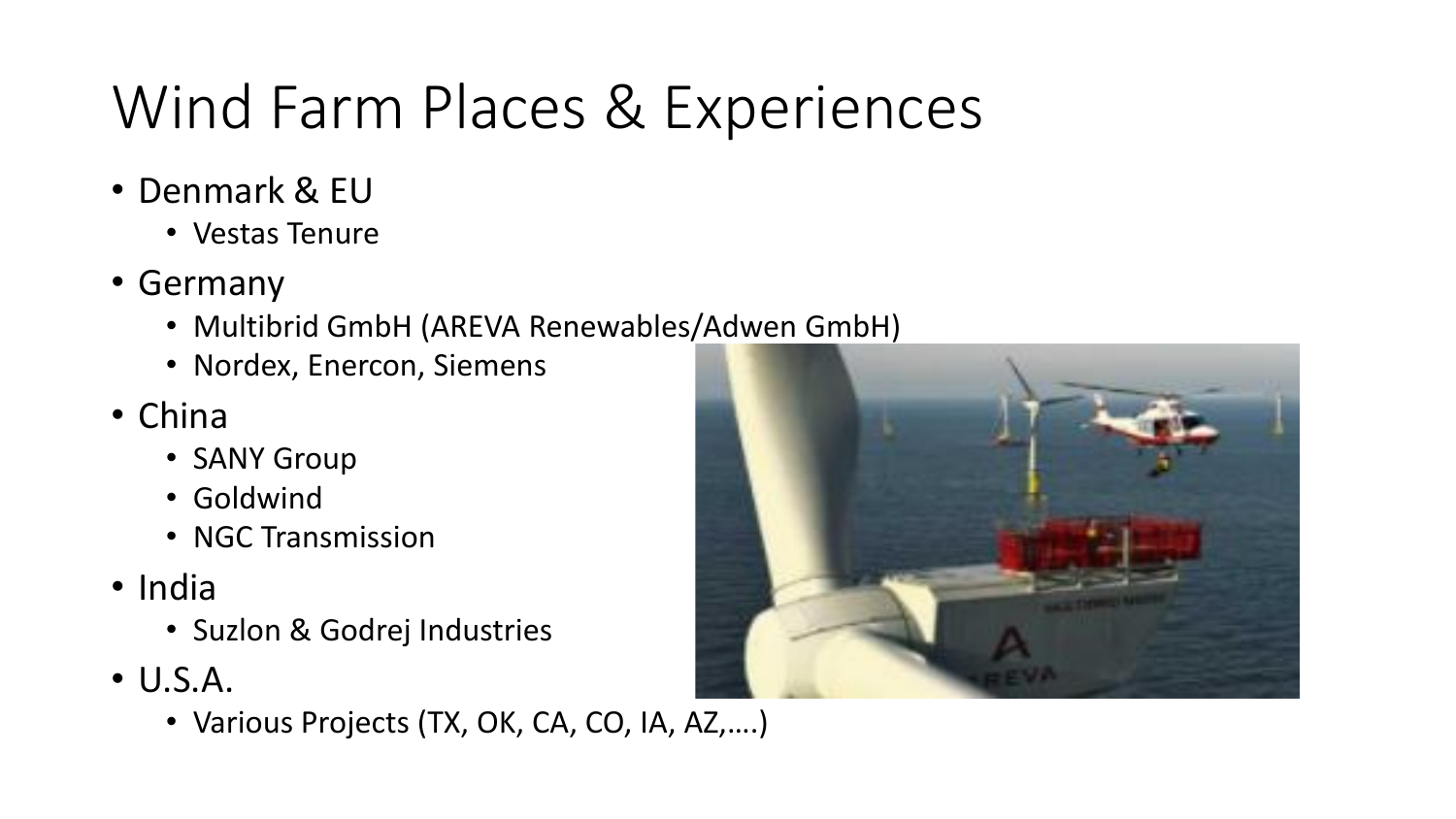#### Data Collection

- Primary Sources
	- Site Visit Observations
	- Maintenance Staff Interviews
	- Questionnaires & Surveys
- Secondary Sources
	- Document Reviews
		- Maintenance Records
		- Reports
		- Literature, Industry Journals,…

![](_page_4_Picture_10.jpeg)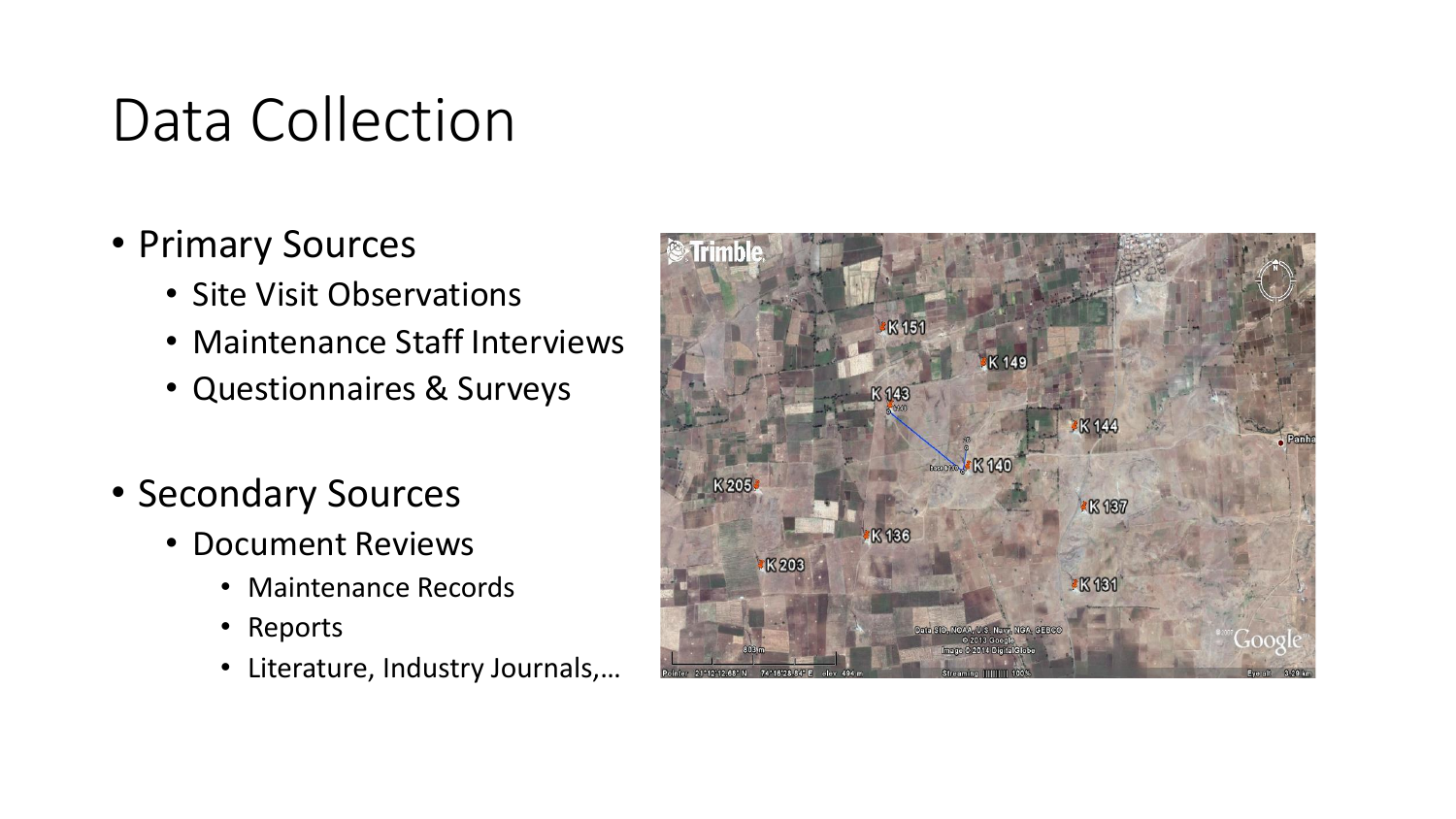# Limitations of the Approach

- Purely Qualitative Approach
- Broad in Nature
- Not an Exhaustive Scientific Review
- No Planned Selection of Sites in Advance for Research
- Clients' Projects Set the Course
- Variations in Wind Farm Sizes, Locations, Equipment,…
- Relatively Brief Review of Literature
- Work in Progress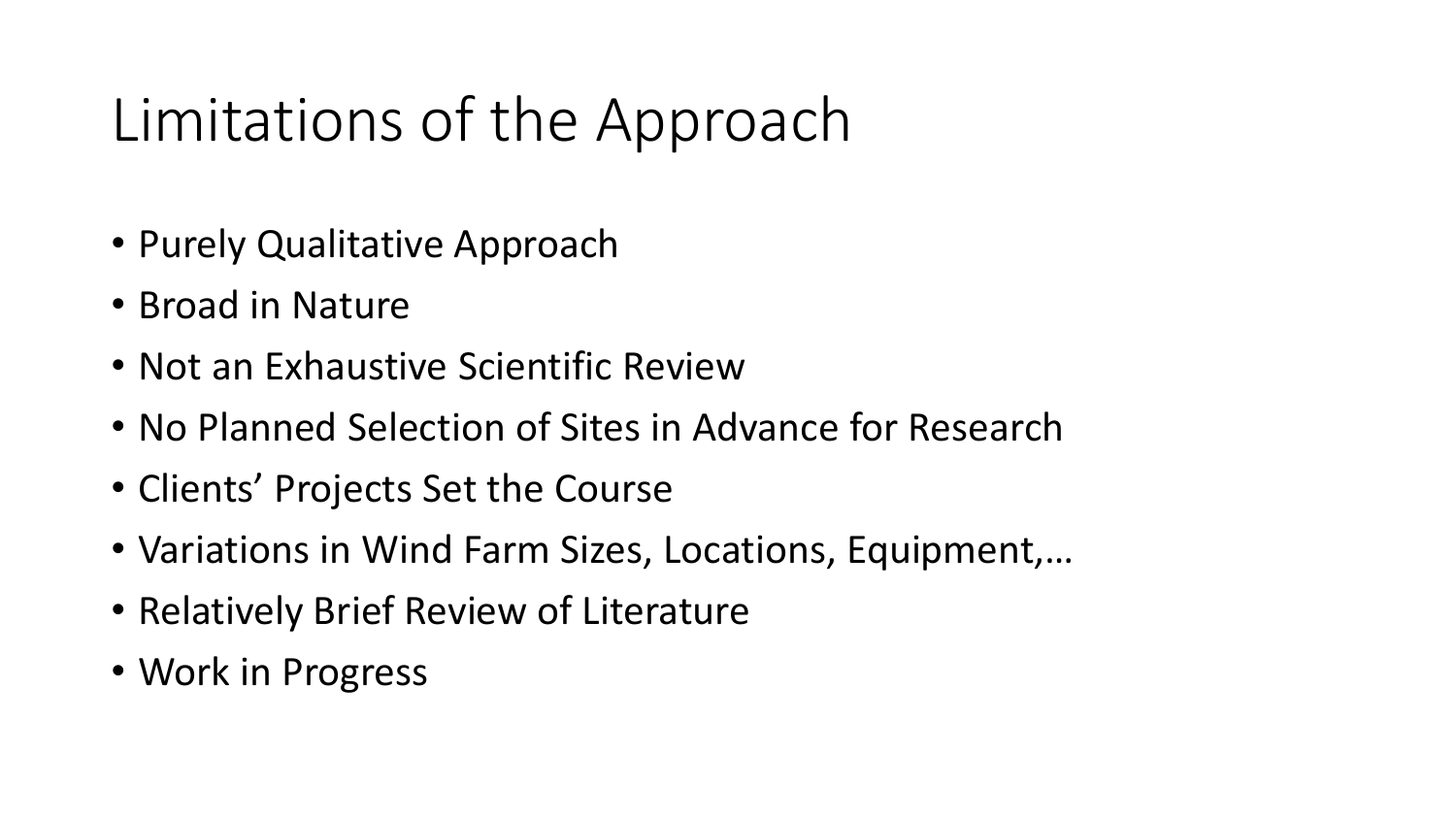# Travel in Time by Country

- Early Days
	- Maintenance as "Evil" Factor
- Middle Ages
	- Technical Matters or Challenges
- Current
	- Profit Contributor

![](_page_6_Picture_7.jpeg)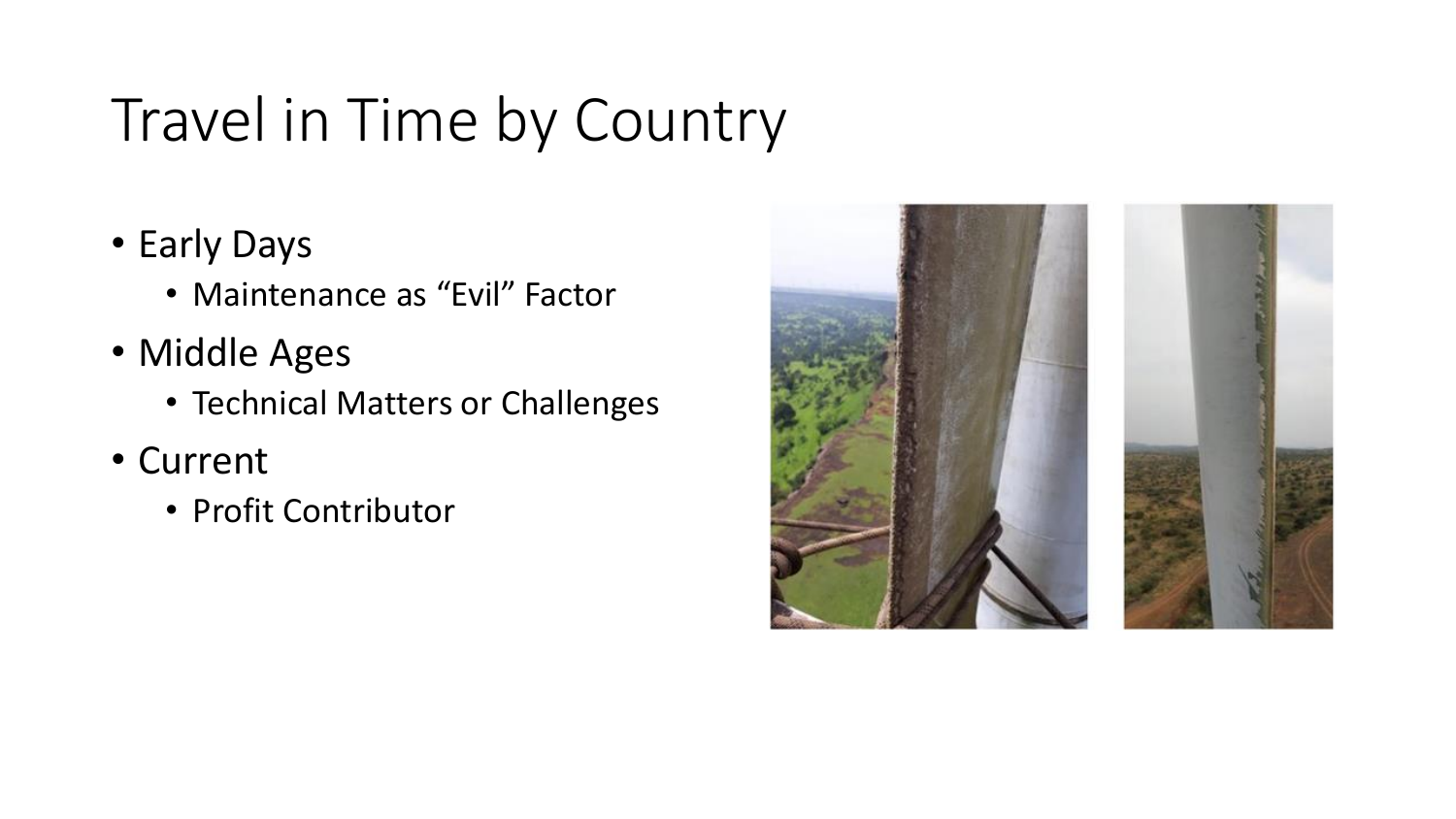#### O & M Departments

- Make up of the O & M Staff Surprisingly Similar
- Significant Variation in Department Size vs. Requirements
- Decision Authority Varies by Country
- Data Secrecy and Protections are Variable
- Very Different Approaches to the Same Challenges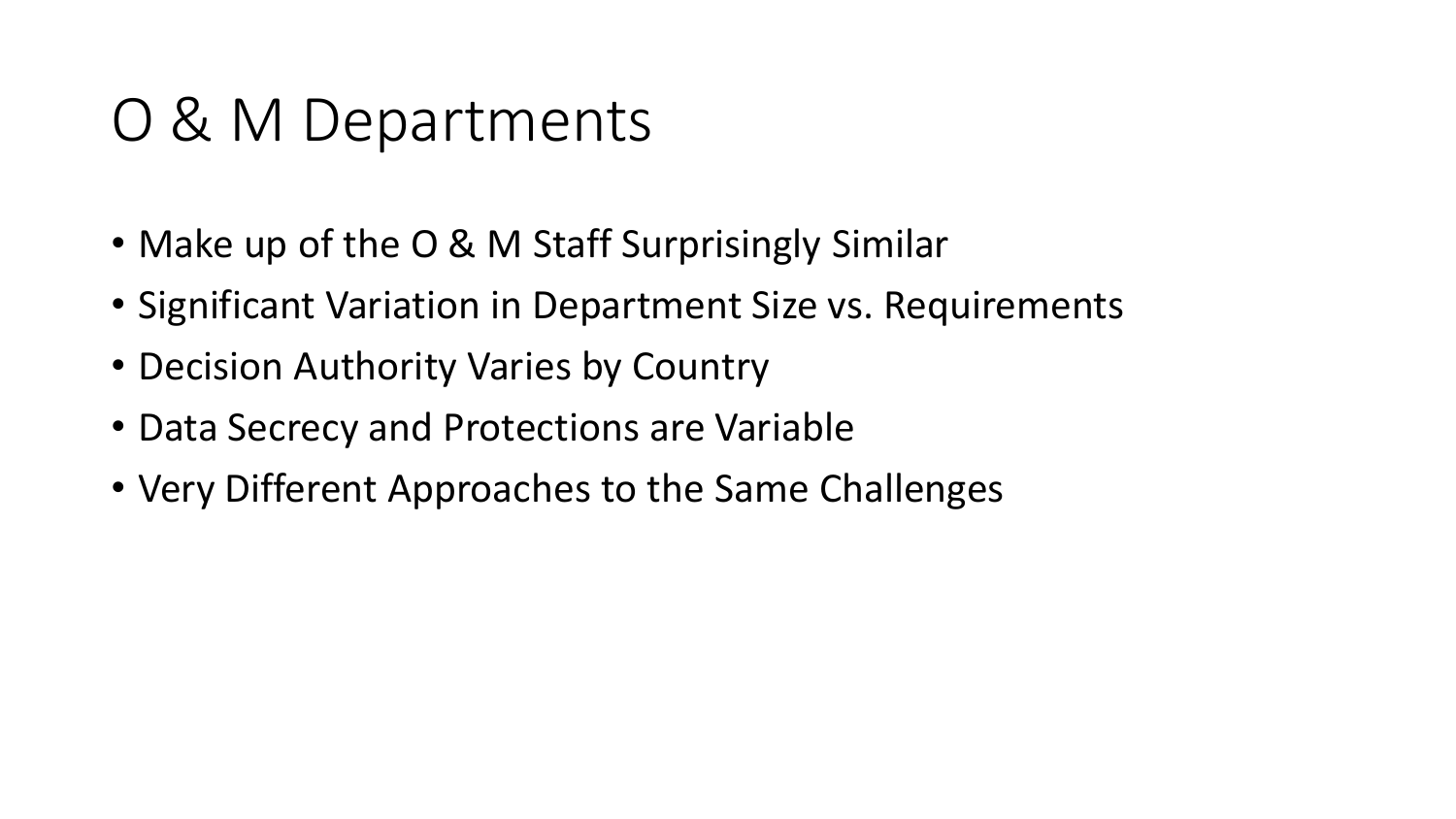#### Disparities in O & M

- Preventive Maintenance Schedules are Fairly Uniform
	- Actual Tasks Vary by Location and Operation
- Condition Based Maintenance Differs Widely
	- Lubricant Analysis as an Example
- Reliability Centered Maintenance Similar to Aerospace Roots
	- Quantitative Models of Maintenance & Optimization Strategies
	- Commonly Accepted Standards are Exceptions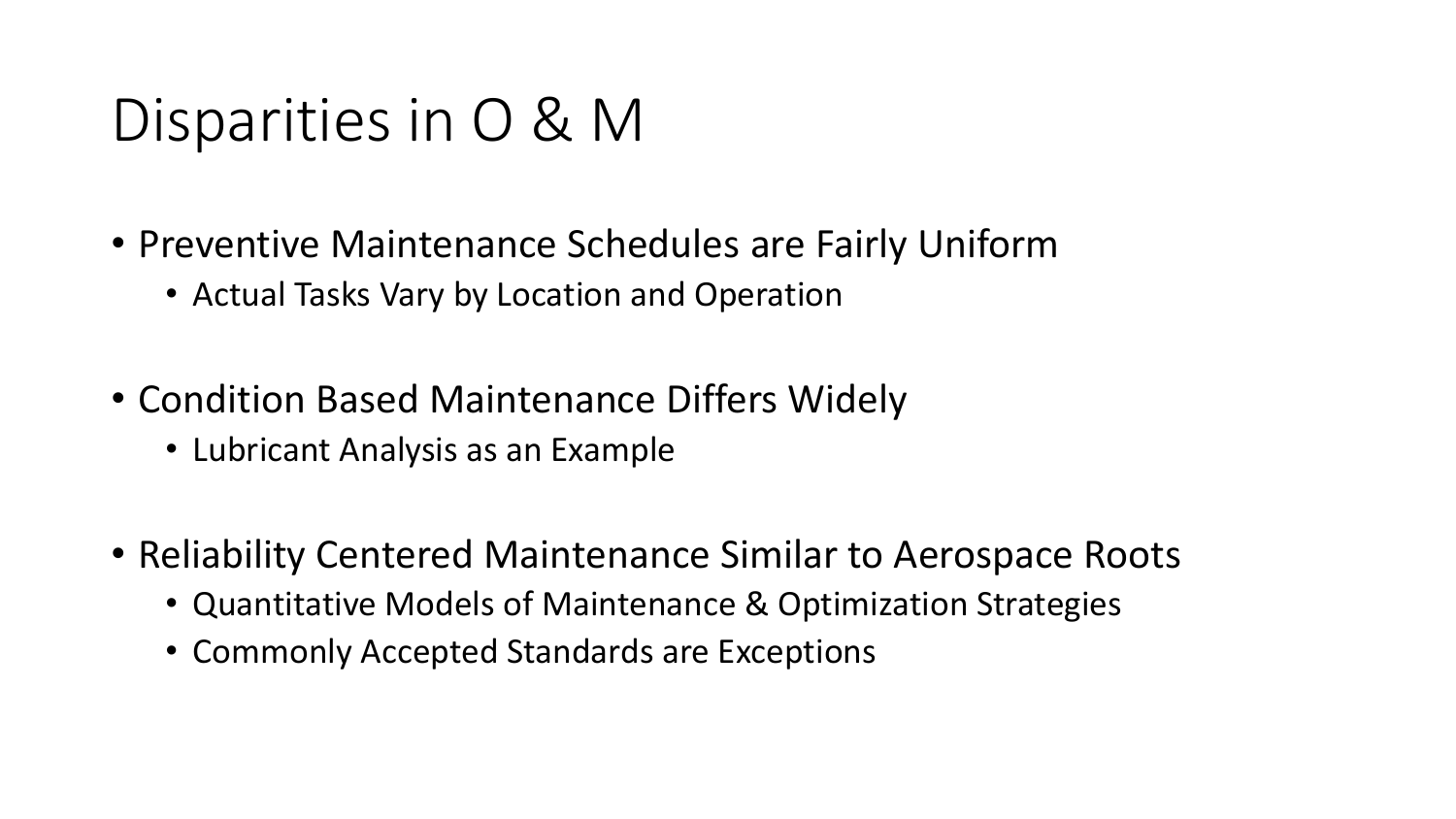#### Some Common Themes

- Maintenance Challenges the Same but Remedies Differ Significantly
	- Gearbox, Hub, Electrical Components,…
	- Some Justified, Weather, Operating Condition,…
	- Variations in Damage Tolerance Prior to Replacement
- Maintenance Related Accidents are Increasing
	- Personal Injury Cases
	- Property Casualty Claims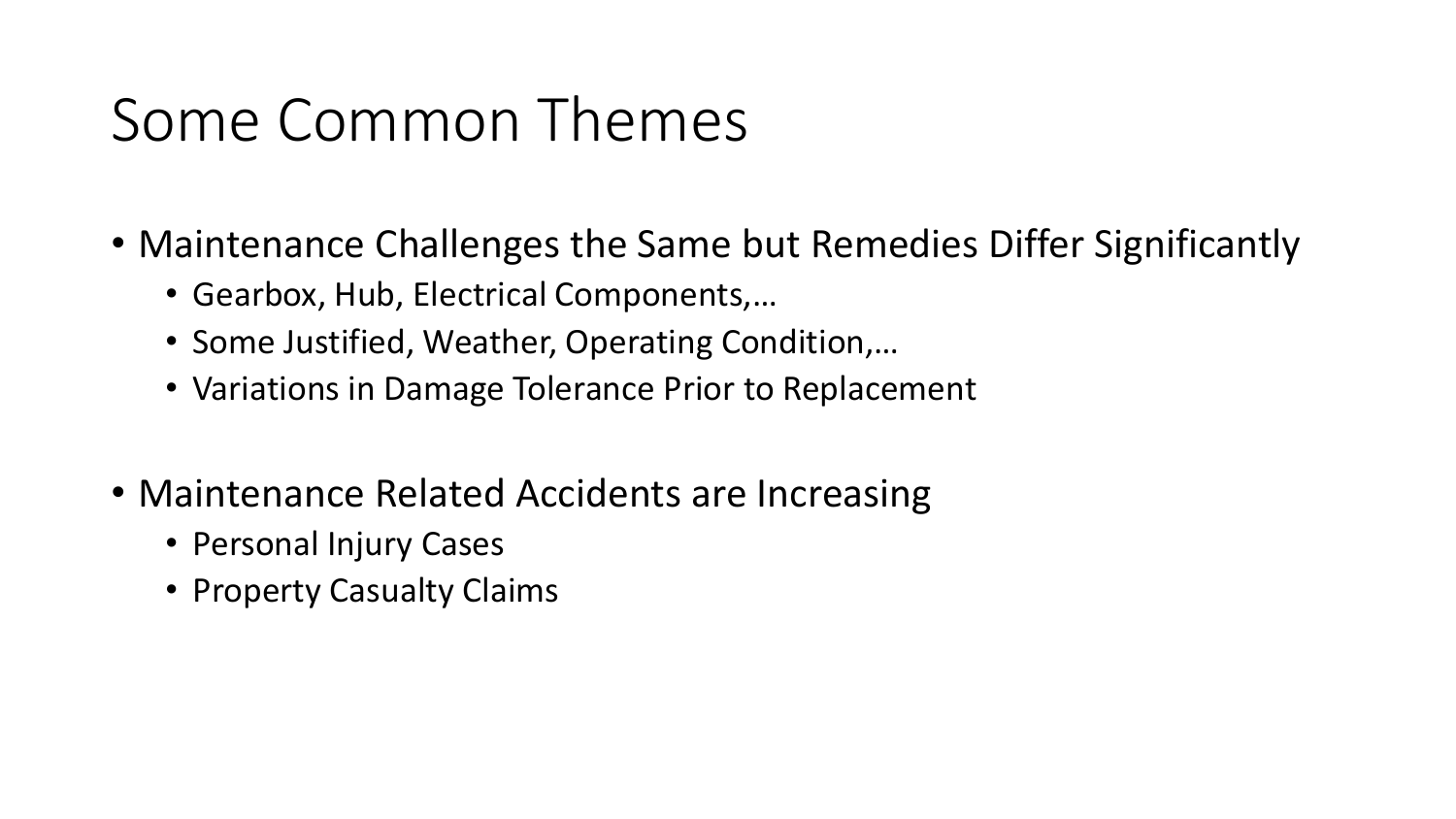# Global Investor Challenges

- LCOE and Project Comparisons
	- Easier Within Given Country
	- Significant Challenges for Cross Border Investors
	- Variations in Included Items
	- Difficult to Separate Fixed & Variable O & M Cost
	- In depth and Detailed Comparisons Uncover Disparities
	- O & M Cost Increases by Age, Show a Wider Gap by Country
	- Value Analysis Faces Major Obstacles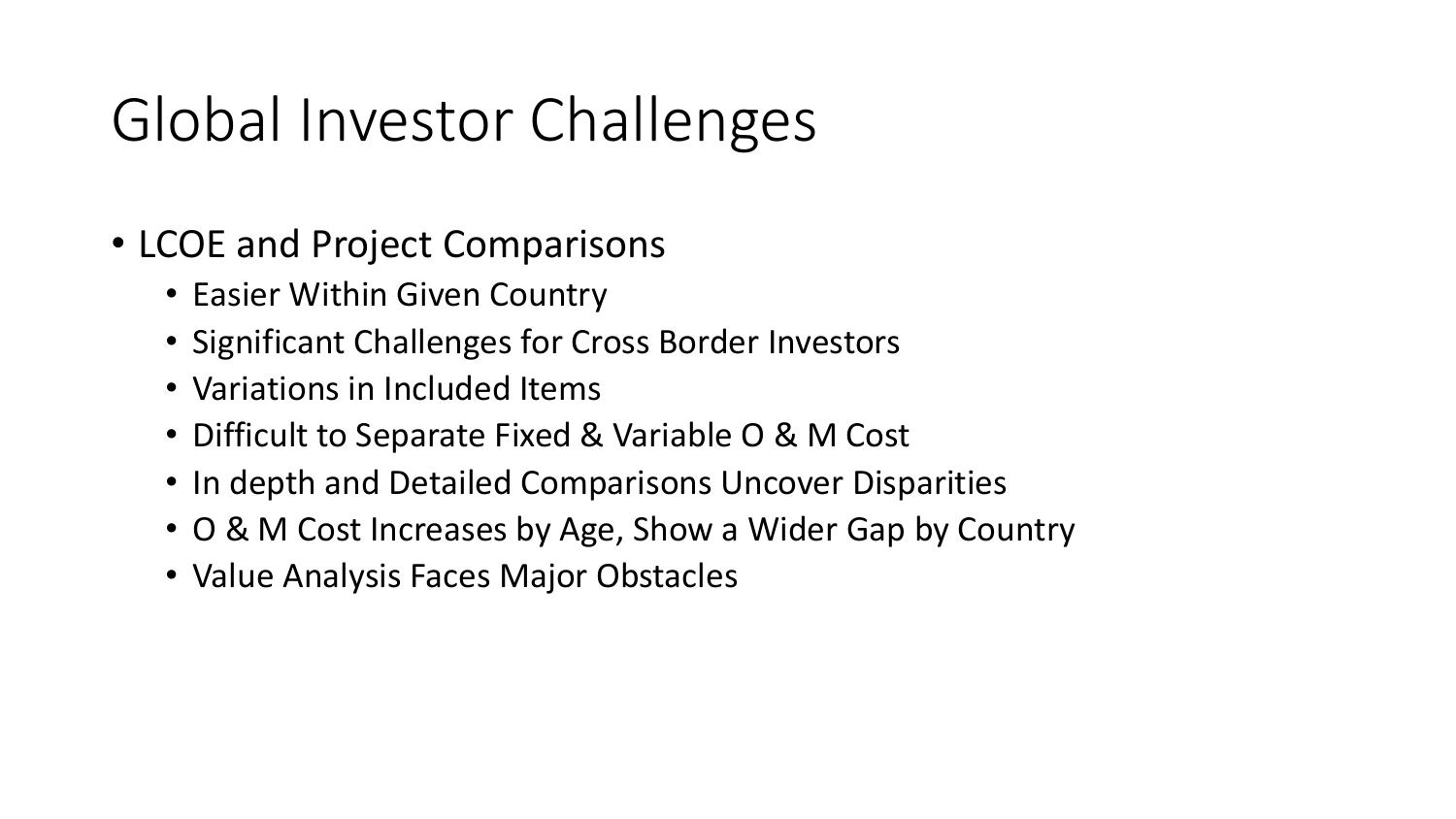### LCOE Determination Challenges

#### • Cost Data

- Limits on Cost Data Sharing
- Cost or Market Price Indicator
- Age of Data Inhibits Extrapolations
- O & M Cost and Calculations are Different by Country
- LCOE Contributors Not Identical
	- Included Items Vary
- Industry Wide Consistency Seems Lacking